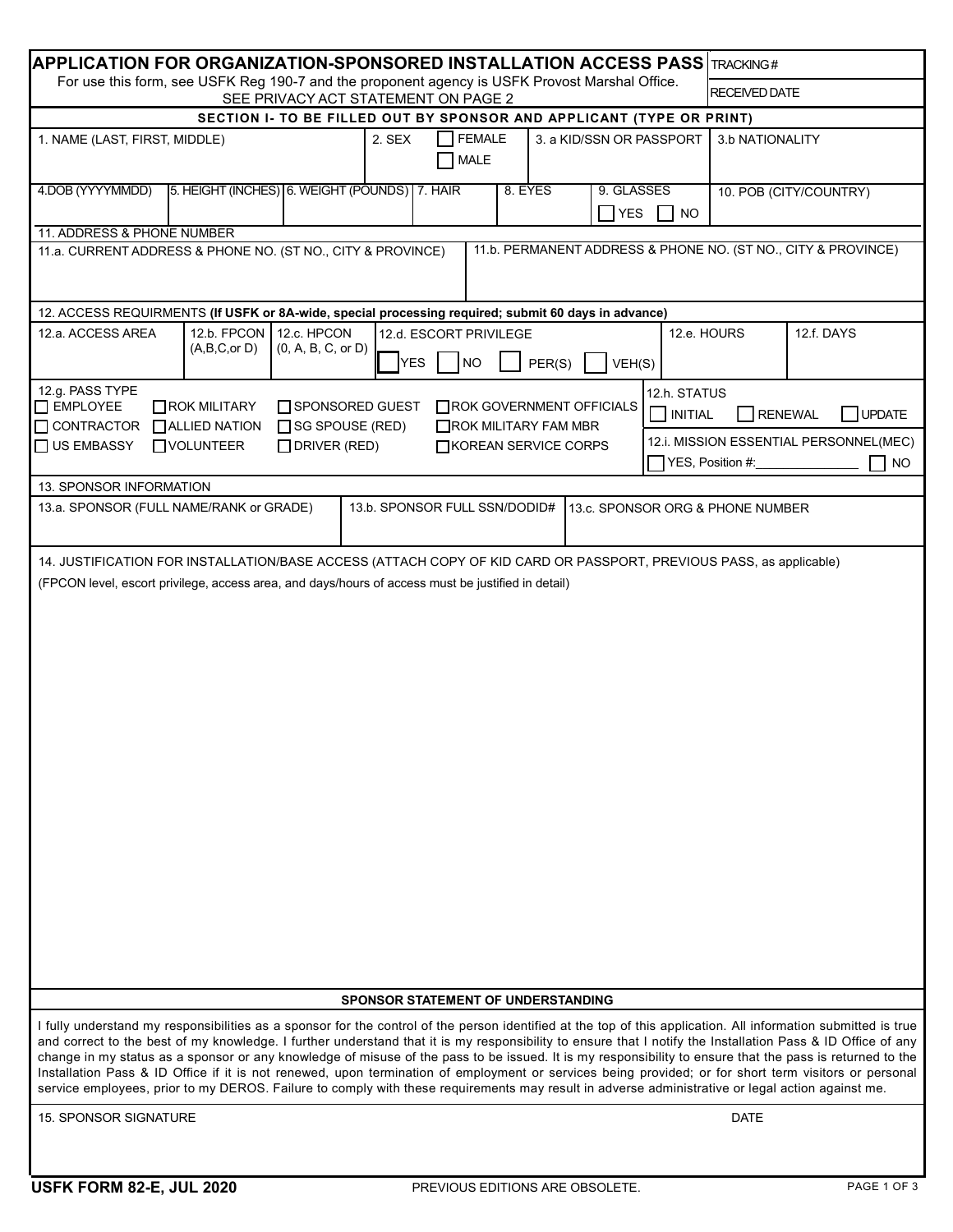| SECTION II - TO BE FILLED OUT BY DOD SPONSOR                                                                                                                                                                                                                                                                                                                               |                                                                                               |                                        |                                               |                                                                                                                 |                                            |  |  |  |  |  |
|----------------------------------------------------------------------------------------------------------------------------------------------------------------------------------------------------------------------------------------------------------------------------------------------------------------------------------------------------------------------------|-----------------------------------------------------------------------------------------------|----------------------------------------|-----------------------------------------------|-----------------------------------------------------------------------------------------------------------------|--------------------------------------------|--|--|--|--|--|
| APPLICANT NAME (LAST, FIRST, MIDDLE)                                                                                                                                                                                                                                                                                                                                       |                                                                                               | KID/SSN OR PASSPORT                    |                                               |                                                                                                                 |                                            |  |  |  |  |  |
| 16. GRADE/RANK                                                                                                                                                                                                                                                                                                                                                             | 17. JOB TITLE                                                                                 |                                        |                                               |                                                                                                                 | 18. DATE OF EMPLOYMENT                     |  |  |  |  |  |
| 19. UNIT/AGENCY/COMPANY ADDRESS/PHONE NUMBER                                                                                                                                                                                                                                                                                                                               |                                                                                               | 20. CONTRACTING OFFICER / PHONE NUMBER |                                               |                                                                                                                 |                                            |  |  |  |  |  |
|                                                                                                                                                                                                                                                                                                                                                                            |                                                                                               | 21. CONTRACT NUMBER                    |                                               |                                                                                                                 |                                            |  |  |  |  |  |
|                                                                                                                                                                                                                                                                                                                                                                            |                                                                                               |                                        | 22. CONTRACT PERIOD (YYYYMMDD-YYYYMMDD)<br>TO |                                                                                                                 |                                            |  |  |  |  |  |
| <b>SECTION III - REQUESTING AUTHORITY</b>                                                                                                                                                                                                                                                                                                                                  |                                                                                               |                                        |                                               |                                                                                                                 |                                            |  |  |  |  |  |
| SIGNATURE, TYPED NAME, GRADE, & DUTY TITLE                                                                                                                                                                                                                                                                                                                                 |                                                                                               |                                        |                                               |                                                                                                                 |                                            |  |  |  |  |  |
| I HAVE REVIEWED THIS APPLICATION AND ITS SUPPORTING<br>DOCUMENTATION AND I AFFIRM IT MEETS THE PROVISIONS OF<br><b>USFK REG 190-7.</b>                                                                                                                                                                                                                                     |                                                                                               |                                        |                                               |                                                                                                                 |                                            |  |  |  |  |  |
| SECTION IV - TO BE FILLED OUT BY PASS & ID OFFICE                                                                                                                                                                                                                                                                                                                          |                                                                                               |                                        |                                               |                                                                                                                 |                                            |  |  |  |  |  |
| <b>YES</b><br>23. CRIMINAL HISTORY CHECK WITHIN LAST 3 YEARS?<br>Requested Completed                                                                                                                                                                                                                                                                                       |                                                                                               |                                        |                                               | <b>YES</b><br>24. DEROGATORY INFORMATION<br><b>NO</b><br><b>NO</b><br>(If Yes) Date Provided Approval Authority |                                            |  |  |  |  |  |
| 23.a. USFK Law Enforcement                                                                                                                                                                                                                                                                                                                                                 |                                                                                               |                                        |                                               |                                                                                                                 |                                            |  |  |  |  |  |
| 23.b. KNP<br>23.c. NCIC                                                                                                                                                                                                                                                                                                                                                    | 25. ALL REQUIRED SUPPORTING DOCUMENTATION ATTACHED<br>AND CURRENT?<br><b>YES</b><br><b>NO</b> |                                        |                                               |                                                                                                                 |                                            |  |  |  |  |  |
| 26. DATE PASS ISSUED                                                                                                                                                                                                                                                                                                                                                       |                                                                                               |                                        |                                               | 27. PASS EXPIRATION DATE                                                                                        |                                            |  |  |  |  |  |
| I HAVE REVIEWED THIS APPLICATION TO ENSURE INFORMATION AND DOCUMENTATION REQUIRED FOR AN APPROVAL DETERMINATION ARE                                                                                                                                                                                                                                                        |                                                                                               |                                        |                                               |                                                                                                                 |                                            |  |  |  |  |  |
| ENCLOSED AND IAW USFK REG 190-7.                                                                                                                                                                                                                                                                                                                                           |                                                                                               |                                        |                                               |                                                                                                                 |                                            |  |  |  |  |  |
| 28. SIGNATURE OF PASS & ID SECTION CHIEF OR NCOIC<br><b>DATE</b>                                                                                                                                                                                                                                                                                                           |                                                                                               |                                        |                                               |                                                                                                                 |                                            |  |  |  |  |  |
|                                                                                                                                                                                                                                                                                                                                                                            |                                                                                               |                                        |                                               | <b>SECTION V - APPROVAL AUTHORITY</b>                                                                           |                                            |  |  |  |  |  |
| I HAVE REVIEWED THIS APPLICATION AND ITS SUPPORTING<br>DOCUMENTATION AND I AFFIRM IT MEETS THE PROVISIONS OF USFK<br>REG 190-7.<br>Approved                                                                                                                                                                                                                                | Disapproved                                                                                   |                                        |                                               |                                                                                                                 | SIGNATURE, TYPED NAME, GRADE, & DUTY TITLE |  |  |  |  |  |
| <b>PRIVACY ACT STATEMENT</b>                                                                                                                                                                                                                                                                                                                                               |                                                                                               |                                        |                                               |                                                                                                                 |                                            |  |  |  |  |  |
| <b>1. AUTHORITY: Title 10, USC, 3012(g).</b>                                                                                                                                                                                                                                                                                                                               |                                                                                               |                                        |                                               |                                                                                                                 |                                            |  |  |  |  |  |
| 2. PRINCIPAL PURPOSE(S): Use of social security number or Korean identification number is an additional means of identification of individuals.                                                                                                                                                                                                                            |                                                                                               |                                        |                                               |                                                                                                                 |                                            |  |  |  |  |  |
| 3. ROUTINE USES: An individual's social security number or Korean identification number, together with name and other personnel identifying data,<br>may be used for the collection of derogatory information on file within DOD, host nation, and other law enforcement agencies in determining an<br>individual's suitability for access to USFK installations in Korea. |                                                                                               |                                        |                                               |                                                                                                                 |                                            |  |  |  |  |  |
| 4. MANDATORY OR VOLUNTARY DISCLOSE AND EFFECT ON INDIVIDUALS NOT PROVIDING INFORMATION:                                                                                                                                                                                                                                                                                    |                                                                                               |                                        |                                               |                                                                                                                 |                                            |  |  |  |  |  |
| Disclosure of information is voluntary. Failure to provide required data may result in denial of access to USFK installations.                                                                                                                                                                                                                                             |                                                                                               |                                        |                                               |                                                                                                                 |                                            |  |  |  |  |  |

I